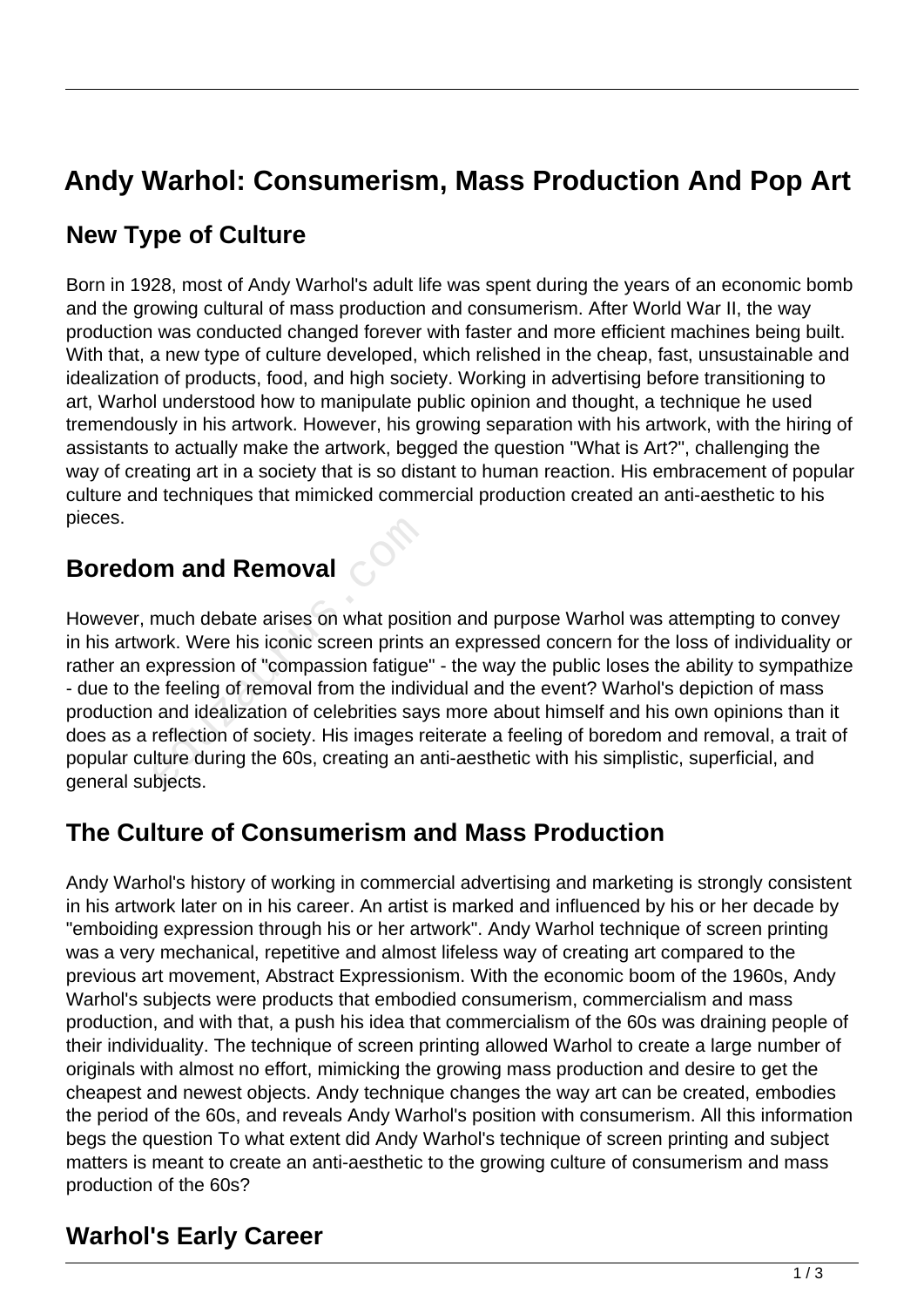To understand what Warhol pieces are trying to convey, it is crucial to analyze his background in advertisement, his early artwork, referring to mass production and celebrities, and his own vision of himself and how that trickled down into his artwork. Understanding the meaning behind Warhol's pieces gives an insight into how consumer obsessed society manifests in an individual. In order to understand how Andy Warhol's technique channels the period of the early 60s while also expressing his own opinion of society in his own respective life, one must further investigate his background, the economic and social behavior of Americans during the 60s, and analyze the artistic techniques employed in his art pieces. His early life and career helped Warhol develop the techniques to make a spotless internalization of the growing culture of consumerism in the 60s, while also evoking his own criticism of the way Americans relished in consumerism and lavish spending in the 50s and 60s.

Andy Warhol first began his career working in advertisement, creating commercial artwork for major advertising firms such as Glamour Magazine, Vogue and The New Yorker. His early career and education at the Carnegie Institute of Technology (attended in 1945) played a monumental role in developing his artistic skills and techniques. Commercial art is masked as an art form focused on influencing public opinion and promotion, which played a tremendous role in the subject matter of Warhols. His background in consumer culture translated into his early artwork in the early 60s such as Campbell's Soup Cans and Dollar Bill paintings, in which the subject is consumerism and advertising.

## **Consumerism and Pop Art**

 Andy Warhol's freelance artistic career emerged in the early 60s, a period marked by great economic boom similar to that of the 1920s. However, the 60s did not experience inflation or a recession, leaving its markets to flourish and confidence in consumers to spend their money more and more on novelties and themselves with growing income in the middle class. Major shifts also developed following the second world war within American business. Pre-existing corporations began to shift the way they operated and merged to become "larger, more powerful conglomerates". Technological advancements in the agricultural field and production of products made it possible for machines to take the place of a worker. Business searched for cheaper labor and cheaper production costs, leading to more discount chain stores and inexpensive fast-food restaurant booming during the 60s. Consumers shopping methods changed with it, as consumers were increasingly buying at these discount stores, buying in larger quantities. People were no longer purchasing items out of need but rather for the luxury of being able to buy new products. People continually feed into the advertisement to purchase often and in large bulks, leading to historians characterizing the 60s as the era and height of consumerism. subject matter of Warhols. His baork in the early 60s such as Camp<br>t is consumerism and advertising.<br>**nerism and Pop Art**<br>hol's freelance artistic career eme<br>boom similar to that of the 1920s.<br>leaving its markets to flouri

 With new changes in American society, a new type of art genre emerged: Pop Art. Pop Art manifested out of the full-blown American culture of consumerism of the 50s and 60s. The art form is recognized for its use of "popular culture, as it was transmitted by the media; they [artists] showed a preference for stereotypes, clichés, and common places connected to the American way of life". British artist Richard Hamilton explained Pop Art as 'popular, transient, expendable, low cost, mass-produced, young, witty, sexy, gimmicky, glamorous, big business." Andy Warhol's technique of screen printing, a process of creating and using (a) stencil(s) to create an image, in his artwork and subject matters umbrellas Hamilton's definition of Pop art. Warhols was known for his "deadpan riffs" on contemporary mass culture. Warhol's technique